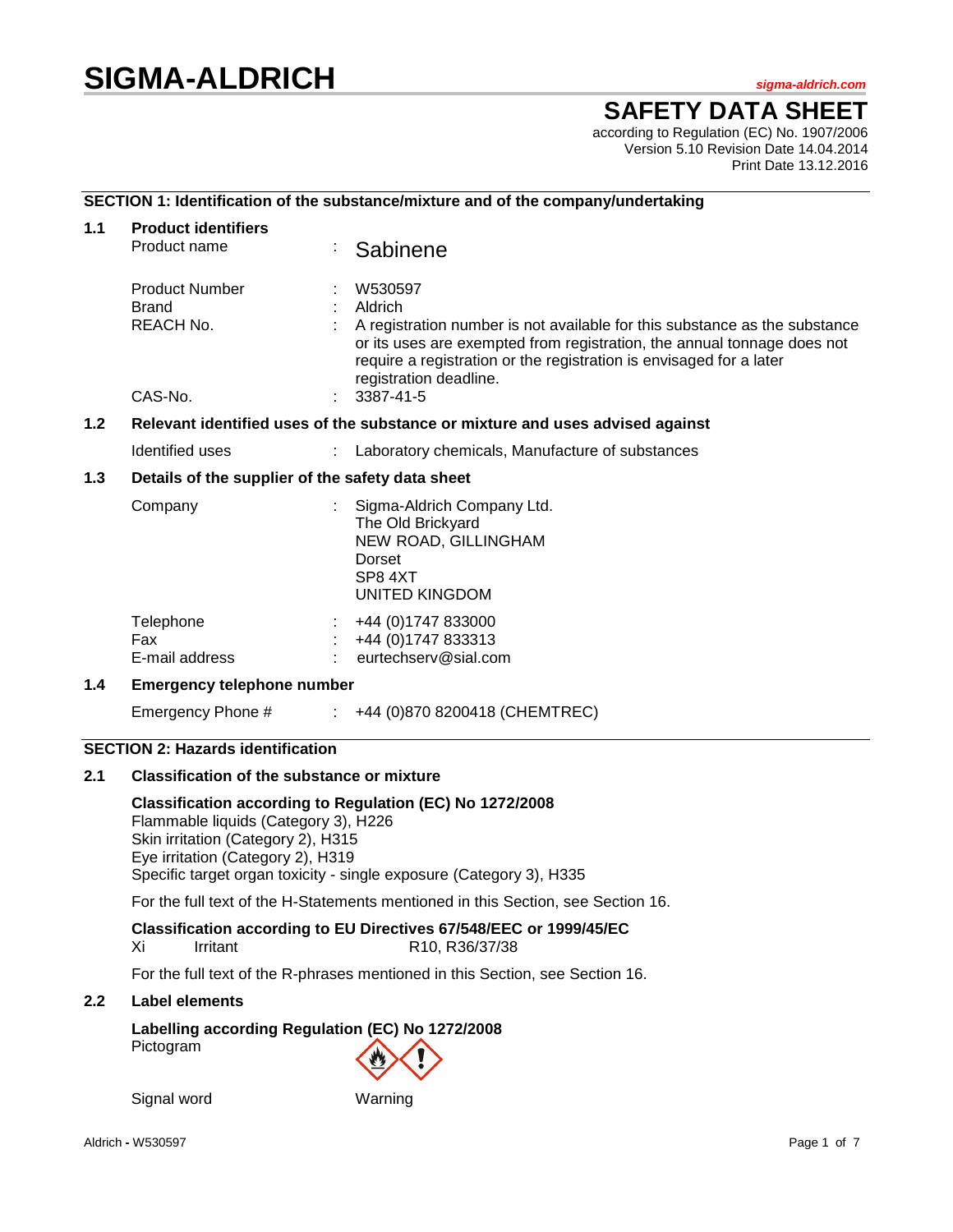| Hazard statement(s)                      |                                                                                                                                     |
|------------------------------------------|-------------------------------------------------------------------------------------------------------------------------------------|
| H <sub>226</sub>                         | Flammable liquid and vapour.                                                                                                        |
| H315                                     | Causes skin irritation.                                                                                                             |
| H319                                     | Causes serious eye irritation.                                                                                                      |
| H335                                     | May cause respiratory irritation.                                                                                                   |
| Precautionary statement(s)               |                                                                                                                                     |
| P <sub>261</sub>                         | Avoid breathing vapours.                                                                                                            |
| P305 + P351 + P338                       | IF IN EYES: Rinse cautiously with water for several minutes. Remove<br>contact lenses, if present and easy to do. Continue rinsing. |
| Supplemental Hazard<br><b>Statements</b> | none                                                                                                                                |

# **2.3 Other hazards** - none

# **SECTION 3: Composition/information on ingredients**

| 3.1 | <b>Substances</b> |
|-----|-------------------|
|     |                   |

| ,,,,,,,,,,,,,<br>Synonyms | : 4-Methylidene-1-propan-2-ylbicyclo[3.1.0]hexane |
|---------------------------|---------------------------------------------------|
| Formula                   | $\cdot$ C <sub>10</sub> H <sub>16</sub>           |
| Molecular Weight          | : $136.23$ g/mol                                  |
| CAS-No.                   | $: 3387 - 41 - 5$                                 |
| EC-No.                    | $: 222 - 212 - 4$                                 |
|                           |                                                   |

#### **Hazardous ingredients according to Regulation (EC) No 1272/2008**

| Component        |           | Classification                   | Concentration |
|------------------|-----------|----------------------------------|---------------|
| l Thui-4(10)-ene |           |                                  |               |
| CAS-No.          | 3387-41-5 | Flam. Liq. 3; Skin Irrit. 2; Eye | $\leq$ 100 %  |
| EC-No.           | 222-212-4 | Irrit. 2; STOT SE 3; H226,       |               |
|                  |           | H315, H319, H335                 |               |

For the full text of the H-Statements and R-Phrases mentioned in this Section, see Section 16

# **SECTION 4: First aid measures**

# **4.1 Description of first aid measures**

#### **General advice**

Consult a physician. Show this safety data sheet to the doctor in attendance.

#### **If inhaled**

If breathed in, move person into fresh air. If not breathing, give artificial respiration. Consult a physician.

#### **In case of skin contact**

Wash off with soap and plenty of water. Consult a physician.

#### **In case of eye contact**

Rinse thoroughly with plenty of water for at least 15 minutes and consult a physician.

#### **If swallowed**

Do NOT induce vomiting. Never give anything by mouth to an unconscious person. Rinse mouth with water. Consult a physician.

#### **4.2 Most important symptoms and effects, both acute and delayed**

The most important known symptoms and effects are described in the labelling (see section 2.2) and/or in section 11

#### **4.3 Indication of any immediate medical attention and special treatment needed** no data available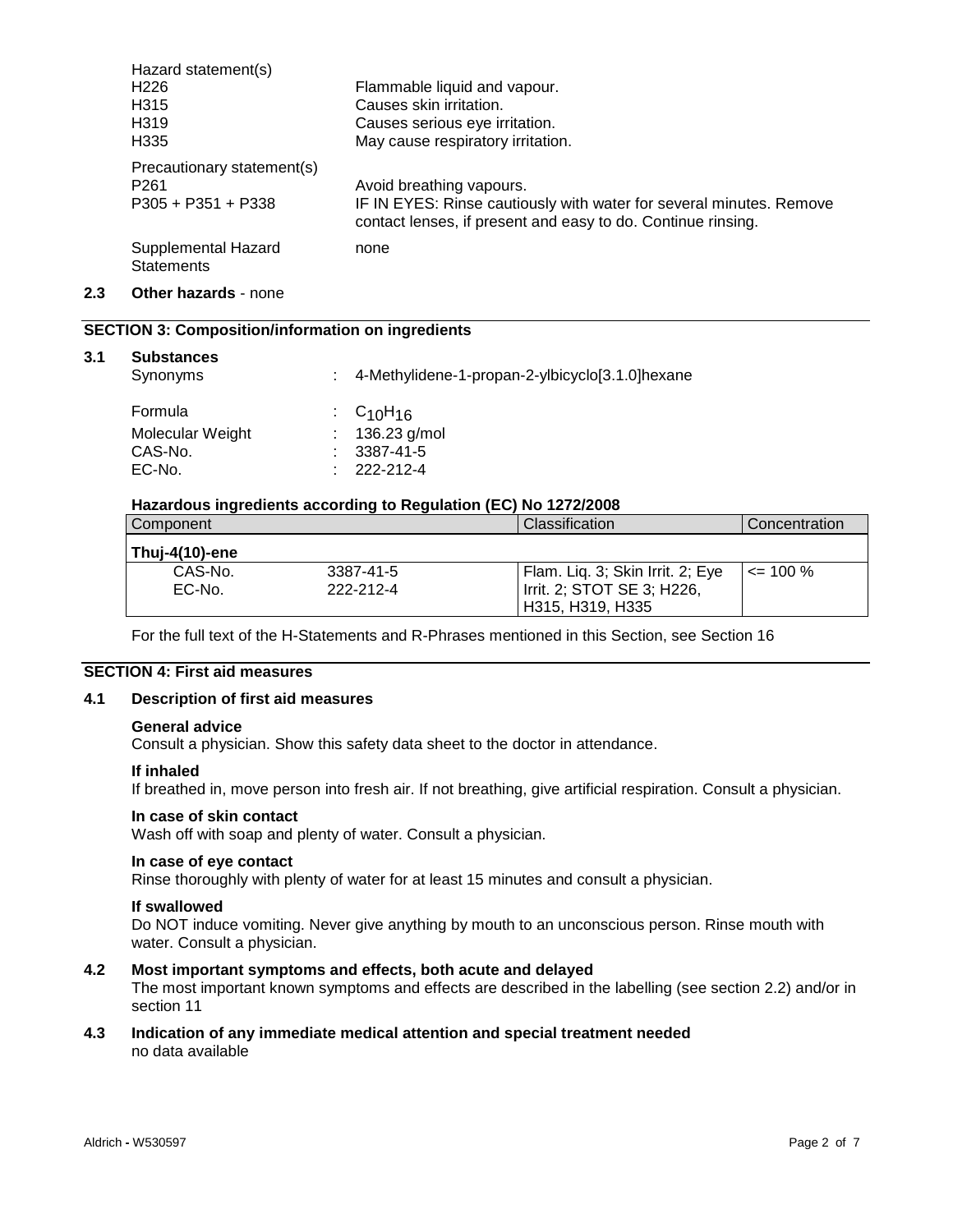# **SECTION 5: Firefighting measures**

# **5.1 Extinguishing media**

# **Suitable extinguishing media**

Use water spray, alcohol-resistant foam, dry chemical or carbon dioxide.

- **5.2 Special hazards arising from the substance or mixture** Carbon oxides
- **5.3 Advice for firefighters** Wear self contained breathing apparatus for fire fighting if necessary.

# **5.4 Further information** Use water spray to cool unopened containers.

#### **SECTION 6: Accidental release measures**

# **6.1 Personal precautions, protective equipment and emergency procedures**

Use personal protective equipment. Avoid breathing vapours, mist or gas. Ensure adequate ventilation. Remove all sources of ignition. Evacuate personnel to safe areas. Beware of vapours accumulating to form explosive concentrations. Vapours can accumulate in low areas. For personal protection see section 8.

# **6.2 Environmental precautions** Prevent further leakage or spillage if safe to do so. Do not let product enter drains.

- **6.3 Methods and materials for containment and cleaning up** Contain spillage, and then collect with an electrically protected vacuum cleaner or by wet-brushing and place in container for disposal according to local regulations (see section 13).
- **6.4 Reference to other sections**

For disposal see section 13.

# **SECTION 7: Handling and storage**

# **7.1 Precautions for safe handling**

Avoid contact with skin and eyes. Avoid inhalation of vapour or mist. Keep away from sources of ignition - No smoking.Take measures to prevent the build up of electrostatic charge.

For precautions see section 2.2.

# **7.2 Conditions for safe storage, including any incompatibilities**

Store in cool place. Keep container tightly closed in a dry and well-ventilated place. Containers which are opened must be carefully resealed and kept upright to prevent leakage.

# **7.3 Specific end use(s)**

Apart from the uses mentioned in section 1.2 no other specific uses are stipulated

# **SECTION 8: Exposure controls/personal protection**

#### **8.1 Control parameters**

# **Components with workplace control parameters**

Contains no substances with occupational exposure limit values.

# **8.2 Exposure controls**

# **Appropriate engineering controls**

Handle in accordance with good industrial hygiene and safety practice. Wash hands before breaks and at the end of workday.

# **Personal protective equipment**

# **Eye/face protection**

Face shield and safety glasses Use equipment for eye protection tested and approved under appropriate government standards such as NIOSH (US) or EN 166(EU).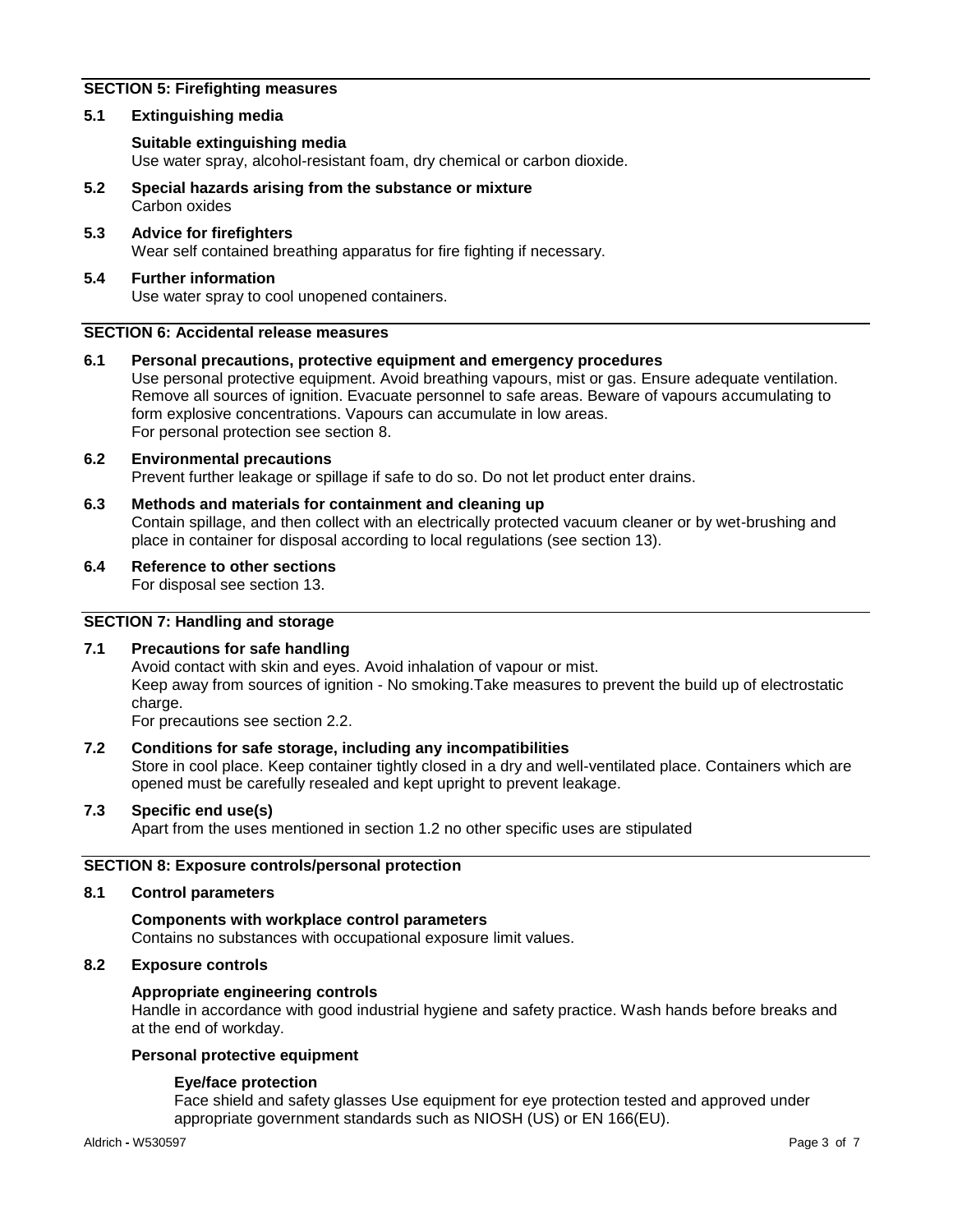#### **Skin protection**

Handle with gloves. Gloves must be inspected prior to use. Use proper glove removal technique (without touching glove's outer surface) to avoid skin contact with this product. Dispose of contaminated gloves after use in accordance with applicable laws and good laboratory practices. Wash and dry hands.

The selected protective gloves have to satisfy the specifications of EU Directive 89/686/EEC and the standard EN 374 derived from it.

#### **Body Protection**

impervious clothing, Flame retardant antistatic protective clothing, The type of protective equipment must be selected according to the concentration and amount of the dangerous substance at the specific workplace.

#### **Respiratory protection**

Where risk assessment shows air-purifying respirators are appropriate use a full-face respirator with multi-purpose combination (US) or type ABEK (EN 14387) respirator cartridges as a backup to engineering controls. If the respirator is the sole means of protection, use a full-face supplied air respirator. Use respirators and components tested and approved under appropriate government standards such as NIOSH (US) or CEN (EU).

#### **Control of environmental exposure**

Prevent further leakage or spillage if safe to do so. Do not let product enter drains.

#### **SECTION 9: Physical and chemical properties**

# **9.1 Information on basic physical and chemical properties**

|                   | a) | Appearance                                         | Form: liquid              |
|-------------------|----|----------------------------------------------------|---------------------------|
|                   | b) | Odour                                              | no data available         |
|                   | C) | <b>Odour Threshold</b>                             | no data available         |
|                   | d) | pH                                                 | no data available         |
|                   | e) | Melting point/freezing<br>point                    | no data available         |
|                   | f) | Initial boiling point and<br>boiling range         | 163 - 164 °C at 1,013 hPa |
|                   | g) | Flash point                                        | 37 °C - closed cup        |
|                   | h) | Evapouration rate                                  | no data available         |
|                   | i) | Flammability (solid, gas)                          | no data available         |
|                   | j) | Upper/lower<br>flammability or<br>explosive limits | no data available         |
|                   | k) | Vapour pressure                                    | no data available         |
|                   | I) | Vapour density                                     | no data available         |
|                   | m) | Relative density                                   | 0.842 g/cm3               |
|                   | n) | Water solubility                                   | no data available         |
|                   | O) | Partition coefficient: n-<br>octanol/water         | no data available         |
|                   | p) | Auto-ignition<br>temperature                       | no data available         |
|                   | q) | Decomposition<br>temperature                       | no data available         |
|                   | r) | Viscosity                                          | no data available         |
|                   | S) | <b>Explosive properties</b>                        | no data available         |
| Aldrich - W530597 |    |                                                    | Page 4 of 7               |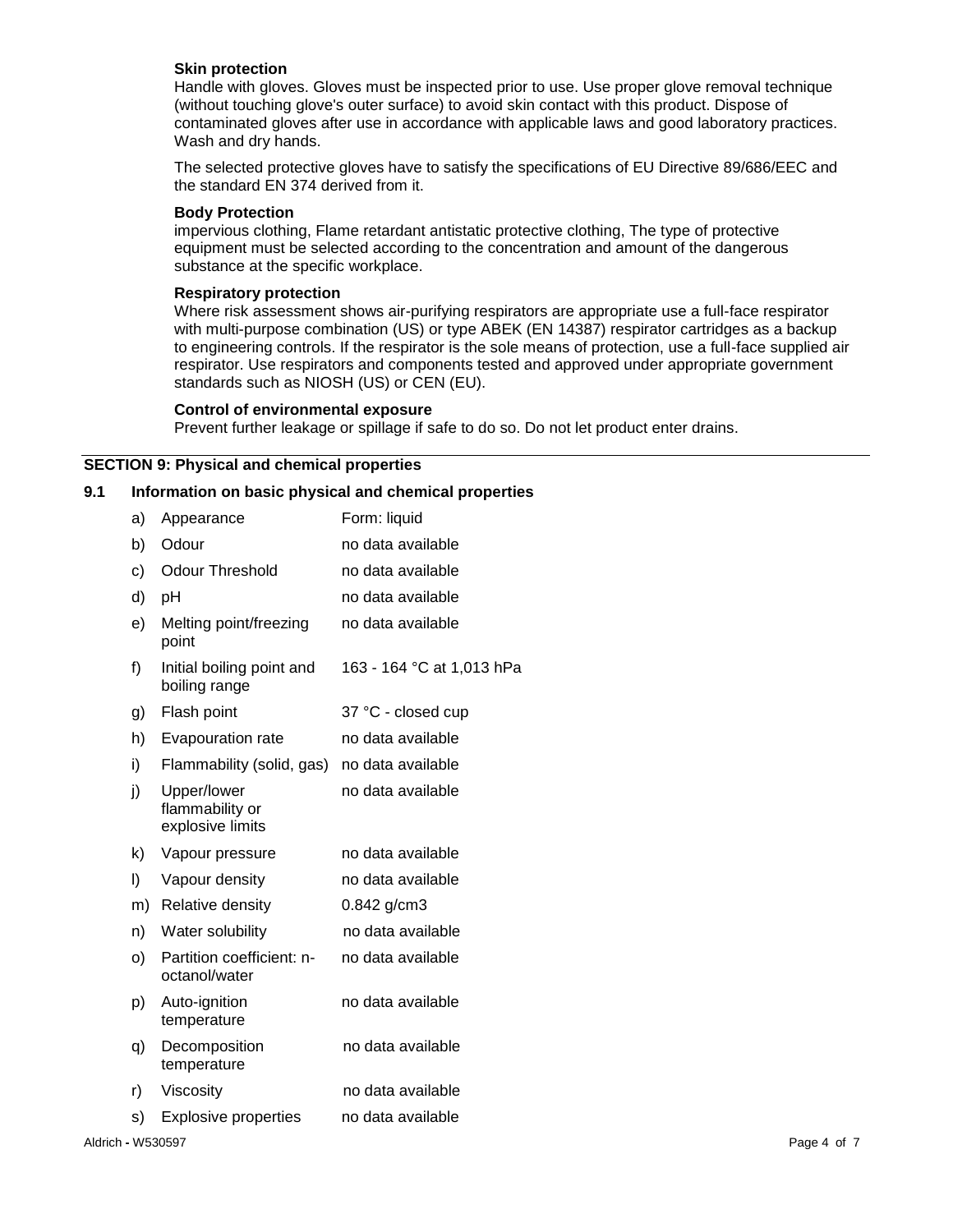- t) Oxidizing properties no data available
- **9.2 Other safety information** no data available

# **SECTION 10: Stability and reactivity**

- **10.1 Reactivity** no data available
- **10.2 Chemical stability** Stable under recommended storage conditions.
- **10.3 Possibility of hazardous reactions** no data available
- **10.4 Conditions to avoid** Heat, flames and sparks.
- **10.5 Incompatible materials** Oxidizing agents

#### **10.6 Hazardous decomposition products** Other decomposition products - no data available In the event of fire: see section 5

# **SECTION 11: Toxicological information**

#### **11.1 Information on toxicological effects**

**Acute toxicity** no data available

**Skin corrosion/irritation** no data available

**Serious eye damage/eye irritation** no data available

**Respiratory or skin sensitisation** no data available

**Germ cell mutagenicity** no data available

#### **Carcinogenicity**

IARC: No component of this product present at levels greater than or equal to 0.1% is identified as probable, possible or confirmed human carcinogen by IARC.

#### **Reproductive toxicity**

no data available

**Specific target organ toxicity - single exposure** Inhalation - May cause respiratory irritation.

#### **Specific target organ toxicity - repeated exposure** no data available

**Aspiration hazard**

no data available

**Additional Information**

RTECS: Not available

To the best of our knowledge, the chemical, physical, and toxicological properties have not been thoroughly investigated.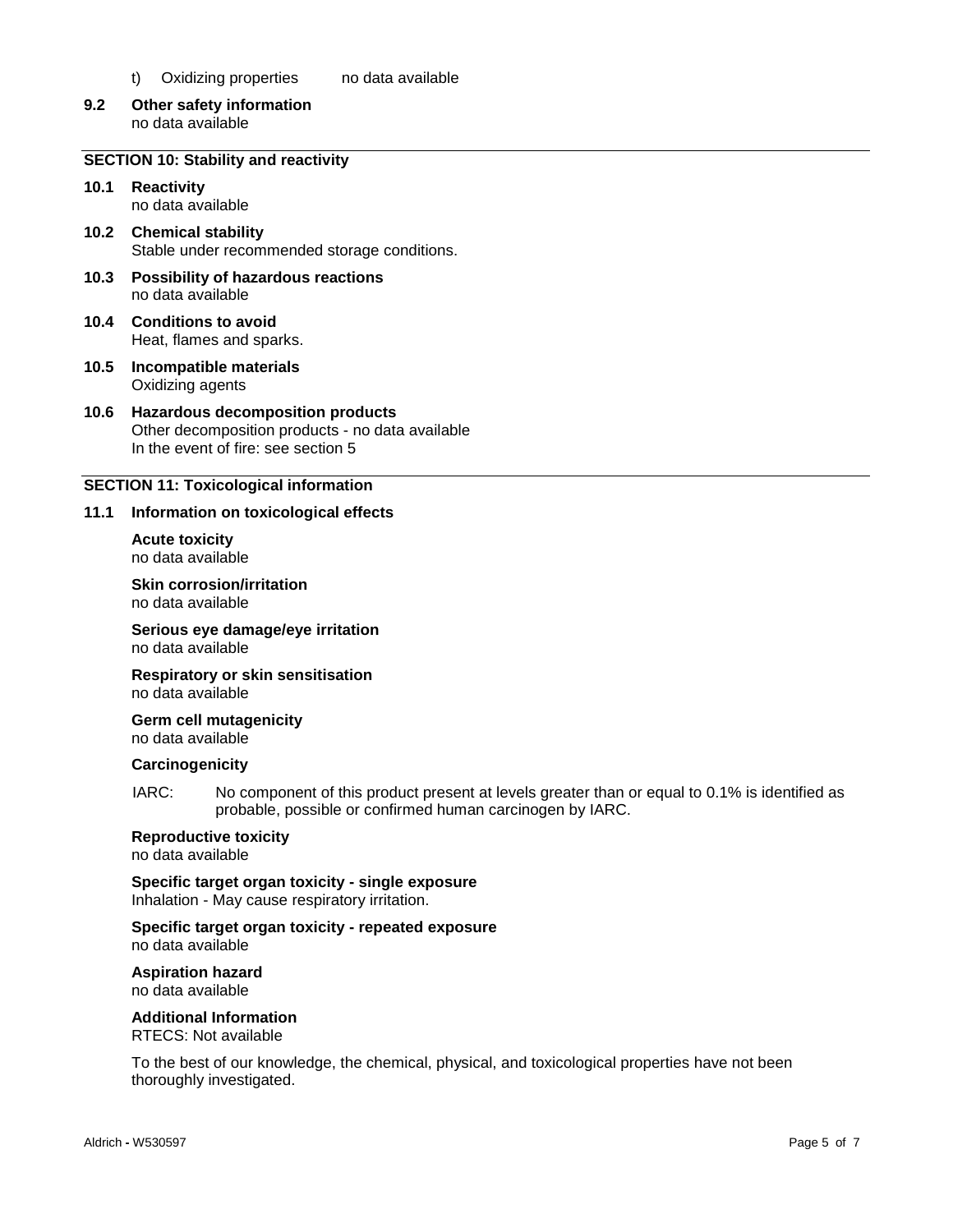# **SECTION 12: Ecological information**

- **12.1 Toxicity** no data available
- **12.2 Persistence and degradability** no data available
- **12.3 Bioaccumulative potential** no data available
- **12.4 Mobility in soil** no data available
- **12.5 Results of PBT and vPvB assessment** PBT/vPvB assessment not available as chemical safety assessment not required/not conducted

#### **12.6 Other adverse effects**

no data available

# **SECTION 13: Disposal considerations**

#### **13.1 Waste treatment methods**

#### **Product**

Burn in a chemical incinerator equipped with an afterburner and scrubber but exert extra care in igniting as this material is highly flammable. Offer surplus and non-recyclable solutions to a licensed disposal company.

#### **Contaminated packaging**

Dispose of as unused product.

#### **SECTION 14: Transport information**

| 14.1 | UN number<br>ADR/RID: 1993                                                                                                                                                                |                              | <b>IMDG: 1993</b>         | <b>IATA: 1993</b> |
|------|-------------------------------------------------------------------------------------------------------------------------------------------------------------------------------------------|------------------------------|---------------------------|-------------------|
| 14.2 | UN proper shipping name<br>ADR/RID: FLAMMABLE LIQUID, N.O.S. (Thuj-4(10)-ene)<br>FLAMMABLE LIQUID, N.O.S. (Thuj-4(10)-ene)<br>IMDG:<br>Flammable liquid, n.o.s. (Thuj-4(10)-ene)<br>IATA: |                              |                           |                   |
| 14.3 | ADR/RID: 3                                                                                                                                                                                | Transport hazard class(es)   | IMDG: 3                   | IATA: 3           |
| 14.4 | <b>Packaging group</b><br>ADR/RID: III                                                                                                                                                    |                              | IMDG: III                 | IATA: III         |
| 14.5 | ADR/RID: no                                                                                                                                                                               | <b>Environmental hazards</b> | IMDG Marine pollutant: no | IATA: no          |
| 14.6 |                                                                                                                                                                                           | Special precautions for user |                           |                   |

no data available

# **SECTION 15: Regulatory information**

This safety datasheet complies with the requirements of Regulation (EC) No. 1907/2006.

#### **15.1 Safety, health and environmental regulations/legislation specific for the substance or mixture**

no data available

# **15.2 Chemical Safety Assessment**

For this product a chemical safety assessment was not carried out